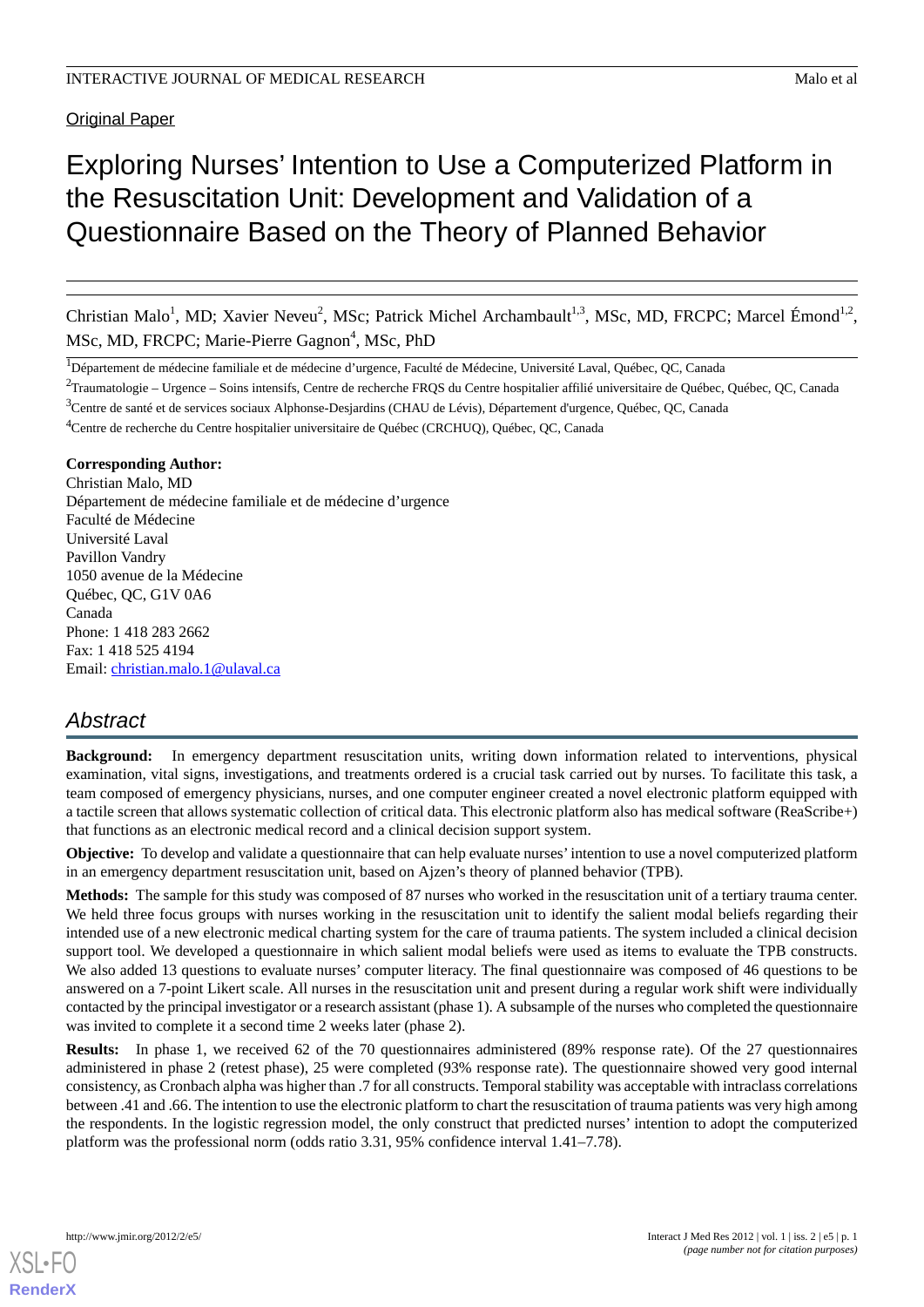**Conclusions:** We developed and validated a questionnaire that can now be used in other emergency departments prior to implementation of the computerized platform. The intention to adopt was very high among the respondents, which suggests that the implementation of this innovation could be successful at our institution.

*(Interact J Med Res 2012;1(2):e5)* doi:  $10.2196/ijmr.2150$ 

#### **KEYWORDS**

Primary care nurses; adoption of new behavior; intention; theory of planned behaviour; emergency department; trauma care; electronic health record; clinical decision support system

# *Introduction*

In the resuscitation room, particularly for a patient with multiple injuries, the documentation of critical patient data is a challenge for nurses. Nurses are required to write down information concerning interventions, physical examinations, vital signs, investigations, and treatments that are ordered. Given the stress in the resuscitation environment, handwriting all these data may result in information loss or errors in the documentation. For example, in the case of a tertiary trauma center, Kind et al found that 20% of vital signs were absent from a patient's chart in the 15 minutes following endotracheal intubation [\[1\]](#page-7-0). To minimize these difficulties, a team composed of clinicians (emergency physicians and nurses) and a computer engineer created an electronic platform equipped with a tactile screen that allows for the systematic collection of critical data in the resuscitation unit. The electronic platform is an electronic medical charting system that integrates a clinical decision support tool (ReaScribe+; ReaEvolution inc, Québec, Canada) for the care of trauma patients. It allows automatic recording of vital signs, charting of administered medication, intravenous line use, and general information related to patient care. Furthermore, it informs the radiology department of investigations required immediately.

The impact of a positive or negative attitude on the part of staff in relation to the integration of new technology at work has been fully documented [[2](#page-7-1)[-5](#page-7-2)]. Moreover, in the last 30 years, numerous studies have evaluated nurses' attitudes toward computer use [\[6](#page-7-3),[7\]](#page-7-4). In a systematic review, Huryk found that several factors influence nurses' attitudes toward the implementation of new technologies in health care. Nurses between 30 and 39 years of age, those 60 years of age and over, and those with a higher level of computer experience are more likely to adopt a positive attitude toward electronic patient records. Older nurses and those with more computer and nursing experience, who hold higher staff positions, or have higher levels of education had more positive attitudes toward clinical management systems [\[7\]](#page-7-4). Furthermore, the provision of adequate training and support during implementation and the inclusion of interested nurses on the implementation committee are all actions that help develop favorable attitudes toward health care information technology. Stress related to the use of new technology and the general impression that a new tool is going to reduce time available for bedside care contribute to nurses' negative attitudes toward technology [\[8](#page-7-5)]. According to Lee [[9\]](#page-7-6), success with the implementation of technology is also related to the individual's decision to adopt it or not. Nurses' acceptance of computerized documentation was influenced by their

[XSL](http://www.w3.org/Style/XSL)•FO **[RenderX](http://www.renderx.com/)**

perception of its advantages, whether they could see when it was being used by others, the complexity of the system, and the compatibility of its use with their values and experience [[10\]](#page-7-7).

#### **Theoretical Background**

Numerous theories have been proposed that may help to explain the mecanisms involved in the adoption of a new behavior. Ajzen's [\[11](#page-7-8)] theory of planned behavior (TPB) has been succesfully applied to study a range of behaviors in health care professionnals. In their systematic review, Godin et al demonstrated that the TPB explained 59% of the explained variance of intention [\[12](#page-7-9)]. According to Ajzen, the adoption of a new behavior is predicted by the person's intention to engage in that behavior. In turn, intention depends on three main determinants: attitudes, subjective norms, and perceived behavioral control. Attitudes can be represented by the sum of the advantages and disadvantages related to adoption of the new behavior. Subjective norms consist of the person's internalization of the reference groups' opinions about the realization of the behavior. Finally, perceived behavioral control relates to the person's impression that he or she has the required resources and capacities to adopt the new behavior. Some authors (eg, Gagnon et al [\[13](#page-7-10)]; Daneault et al [[14\]](#page-7-11)) include an additional dimension in Ajzen's model to adapt it to health care workers: the professional norm. This dimension is related to a person's integration of the specific normative pressures of one's professional group. Ajzen also identifies three types of beliefs that may influence behavioral determinants: behavioral, normative, and control-related beliefs. The salient modal beliefs are the most common beliefs reported in a specific group of people concerning the adoption of a certain behavior. Consequently, it is imperative to identify those salient modal beliefs in the specific population under study in order to understand the factors explaining the intention to adopt a new behavior in a particular situation.

Shoham and Gonen [\[6\]](#page-7-3) evaluated the intention of 411 nurses to use a computer at work, based on the TPB. In their study, 72% of nurses demonstrated a positive attitude toward the use of a computer at work. They also found that the department's work environment, nurses' work experience, stress generated by the use of a new computerized tool, and self-perception of computer skills influenced nurses'intention to use a computer. This study included nurses who generally worked in a department other than emergency and evaluated nurses'intention to use a computer at work rather than their intention to use specialized software.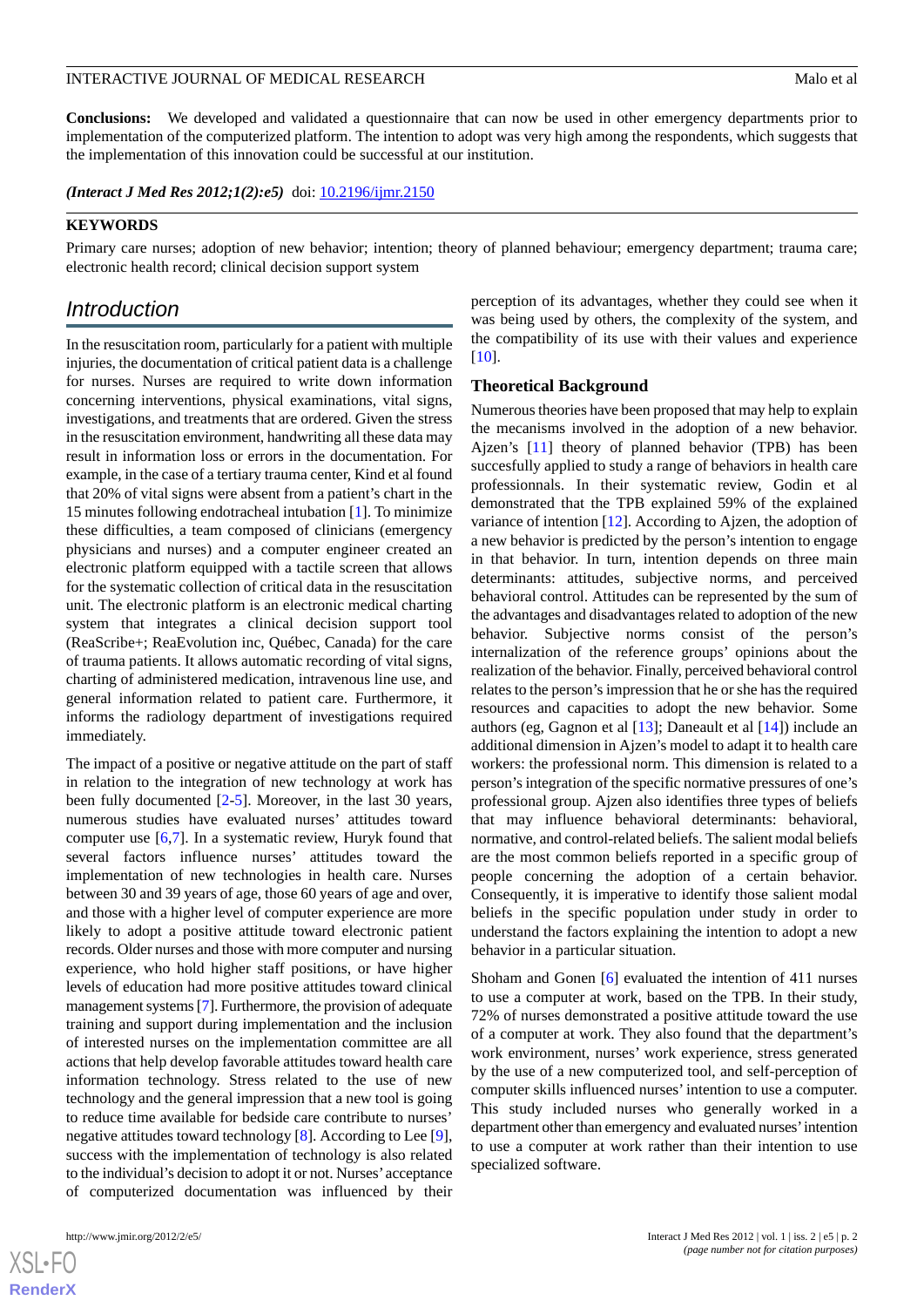A study of primary care nurses' intention to use an electronic health record conducted in Quebec, Canada [\[15](#page-7-12)], found that the TPB explained 58% of the variance in intention. The main determinants of nurses' intention to use the electronic record were normative beliefs, attitude, and perceived behavioral control.

Our review of the literature found no other study investigating the determinants of nurses' adoption of computerized systems based on the TPB in a resuscitation situation. Also, there exist no questionnaires that evaluate the intention of nurses working in a resuscitation unit to use a computerized platform to chart critical patient information during care.

# **Objectives**

The aim of this study was thus to apply Ajzen's theory to develop and validate a questionnaire that evaluates nurses' intention to use an electronic medical charting system that includes a clinical decision support tool for the care of trauma patients in the resuscitation room.

# *Methods*

# **Participants**

All nurses working in the resuscitation unit of the emergency department of a tertiary trauma center in Quebec City, Canada, were identified by the chief nurse. The sample of this study comprised 87 nurses working in the resuscitation unit. We excluded nurses who were absent from their usual working shifts (eg, on vacation or absent for medical problems) during the recruitment period.

# **Focus Groups**

We held three focus groups to identify the salient modal beliefs of nurses working in the resuscitation unit in relation to the use of a new computerized platform for trauma care. Overall, 12 nurses participated (4 in each group). At the beginning of each focus group, the technician who had developed the software presented the key concepts and functions of the new platform. Then, 6 open questions were asked to identify their beliefs about adopting this system: (1 and 2) What would be the advantages or disadvantages of your use of the platform for trauma patient care in the resuscitation unit?, (3 and 4) What groups could approve or disapprove of your use of the platform in the resuscitation unit?, and (5 and 6) What would you consider to be a facilitator or an obstacle to the routine use of the platform for trauma patient care in the resuscitation unit? Each focus group lasted about 60 minutes and was audio recorded. Each participant received a Can \$50 compensation.

# **Questionnaire Design**

Two investigators individually reviewed the content of each focus group with a standardized data extraction form and identified the most common themes reported by the participants. We then pooled the results and kept themes that had been reported at least 3 times (representing 25% of the participants) as the salient modal beliefs. A questionnaire (see [Multimedia](#page-7-13) [Appendix 1](#page-7-13)) was developed in which each of these salient modal beliefs was used as an item to evaluate the TPB constructs. We included 30 items in total: 8 to evaluate the advantages and

 $XS$ -FO **[RenderX](http://www.renderx.com/)** disadvantages related to platform use (attitude), 6 to evaluate the people or groups that would approve or disapprove of use of the platform (social norm), 10 to evaluate the factors that could facilitate or limit platform use (perceived control), 3 to evaluate the intention to use the platform, and 3 to evaluate the professional norm. Each of these questions (question numbers 4 to 33 of the questionnaire) were assessed using a 7-point Likert scale (eg, total disagreement  $= 1$ , strong disagreement  $= 2$ , partial disagreement = 3, neutral = 4, partial agreement = 5, strong agreement = 6, total agreement = 7). We also included 13 questions to evaluate the nurses' computer literacy in order to consider this variable in our analyses. These questions were translated and adapted (with the authors' permission) from a validated questionnaire developed by Gassert and McDowell [[16\]](#page-7-14). We used the same answer choices as those that were initially developed by Gasser and McDowell. We also included 3 sociodemographic questions in the questionnaire. The final questionnaire totaled 46 closed questions. The questionnaire was face validated by 3 research nurses, and we used their comments to improve the final version of the questionnaire (see [Multimedia Appendix 1\)](#page-7-13).

A cover letter was attached to the questionnaire to present the study's objectives and a brief overview of the key characteristics of the platform. A notification at the bottom of the first page clearly indicated that returning the completed questionnaire signified consent to participate in the study. This study was approved by the hospital's ethics review board.

# **Data Collection**

Participants were recruited in the emergency department between April 25 and May 6, 2011. All the nurses working in the resuscitation unit and present during their regular work shifts were individually contacted by the principal investigator or a research assistant. Each questionnaire was identified by a unique identification number. Participants were instructed to return their completed questionnaire to an identified secure box. Participants who accepted to complete the questionnaire were invited to complete it a second time 2 weeks later to measure the questionnaire's reliability. Participants received a Can \$5 gift card for each questionnaire completed (one for phase 1 and one for phase 2).

# **Statistical Analyses**

First, we assessed the temporal stability of the measurement of theoretical constructs in the questionnaire by the intraclass correlation coefficient (ICC) for answers to the first and second questionnaires (test-retest reliability) [[17](#page-8-0)[-19](#page-8-1)]. We considered test-retest reliability to be fair for values of ICC between .4 and .59, good for values between .60 and .74, and excellent for values higher than .75 [\[20](#page-8-2)-[22\]](#page-8-3). Then, we calculated Cronbach alpha coefficients to assess the internal consistency of the theoretical constructs [\[17](#page-8-0)[-19](#page-8-1)]. We explored construct validity by examining Spearman correlations between items and theoretical constructs. Correlations between items forming the same construct were also explored to detect collinearity problems.

Second, we examined descriptive analyses of sociodemographic characteristics and theoretical variables. Associations between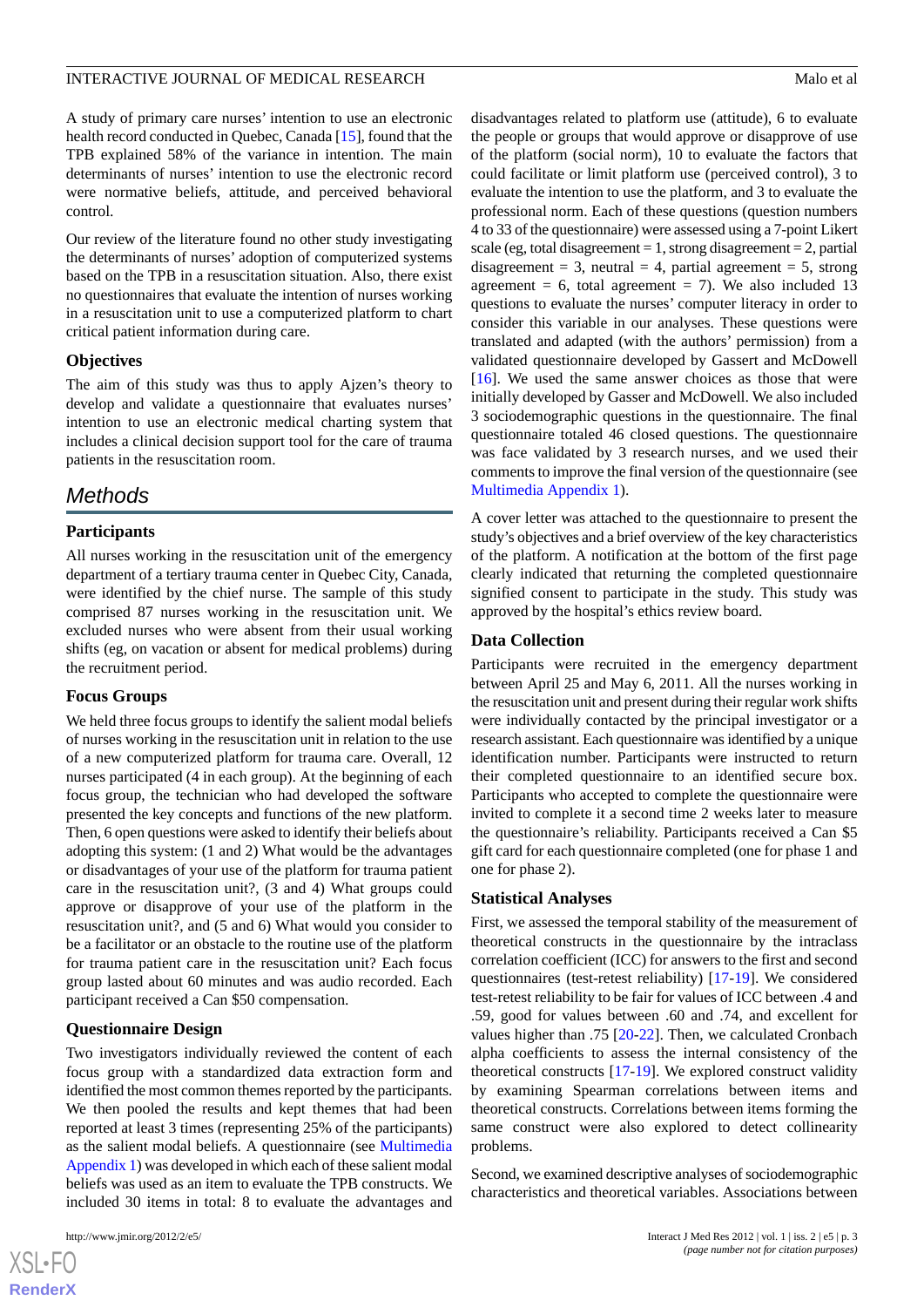these variables were explored with chi-square tests for the univariate analysis, and a logistic regression was performed to identify the determinants of nurses' high versus moderate intention to use the platform. Using the median intention score as the cut-off point, we defined high intention as a score of >6 (total agreement) on the Likert scale and moderate intention as a score ≤6. All analyses were done with SAS version 9.2 (SAS Institute, Cary, NC, USA).

# *Results*

In phase 1, we received 62 of the 70 questionnaires administered (89% response rate). Of the 27 questionnaires administered in the second phase (2 weeks later), 25 were completed (93% response rate). We chose to administer 27 questionnaires in the second phase to obtain results for the retest phase from at least 30% of our initial sample. This number corresponds to the number of participants recommended for calculating temporal

stability in a psychosocial questionnaire based on the TPB [[23\]](#page-8-4). Descriptive statistics of the sample are presented in [Table 1](#page-3-0). More women than men participated in the study, which is consistent with the gender distribution in the population. Of the respondents, 66% (40/61) were 40 years of age or less and 30% (18/61) had more than 15 years of experience. As the study questionnaire was entirely anonymous, it was not possible to identify nurses who did not return their questionnaire. However, to assess the possibility of nonresponse bias, we compared respondents' characteristics with those of Quebec nurses [[24\]](#page-8-5). The proportion of nurses aged less than 40 years and the proportion of men in our sample were higher than those of Quebec nurses. These differences can be explained by the fact that nurses from our sample work exclusively in the emergency department, and for numerous reasons (eg, shift work, stress), emergency department nurses tend to be younger, and there is a higher proportion of men.

<span id="page-3-0"></span>

|  |  |  |  |  |  | Table 1. Demographic characteristics of respondents and high versus low intention to use the platform. |
|--|--|--|--|--|--|--------------------------------------------------------------------------------------------------------|
|--|--|--|--|--|--|--------------------------------------------------------------------------------------------------------|

| Characteristic of         |           | $\chi^2$ (high versus<br>low intention to |                |           |
|---------------------------|-----------|-------------------------------------------|----------------|-----------|
| sample $(n = 62)$         | Frequency | use the platform) <sup>a</sup>            | df             | $P$ value |
| Gender $^{\rm b}$         |           | 1.3                                       | $\mathbf{1}$   | .26       |
| Male                      | 16(26%)   |                                           |                |           |
| Female                    | 45 (74%)  |                                           |                |           |
| Age (years) <sup>b</sup>  |           | 0.9                                       | $\overline{2}$ | .63       |
| $<$ 31                    | 21 (34%)  |                                           |                |           |
| $31 - 40$                 | 19 (31%)  |                                           |                |           |
| $>40$                     | 21 (34%)  |                                           |                |           |
| <b>Experience (years)</b> |           | $3.5\,$                                   | $\mathfrak{Z}$ | .32       |
| $<$ 5                     | 17(27%)   |                                           |                |           |
| $6 - 10$                  | 13 (21%)  |                                           |                |           |
| $11 - 15$                 | 14 (23%)  |                                           |                |           |
| $>15$                     | 18 (29%)  |                                           |                |           |

<sup>a</sup> High intention: score of >6 on Likert scale; low intention: score of  $\leq$ 6 on Likert scale.  $^{b}$  n = 61.

# **Internal Consistency**

[Table 2](#page-4-0) shows the Cronbach alpha coefficients for each construct of the questionnaire. All constructs had a Cronbach alpha higher than .7, which is considered excellent [\[25](#page-8-6),[26\]](#page-8-7).

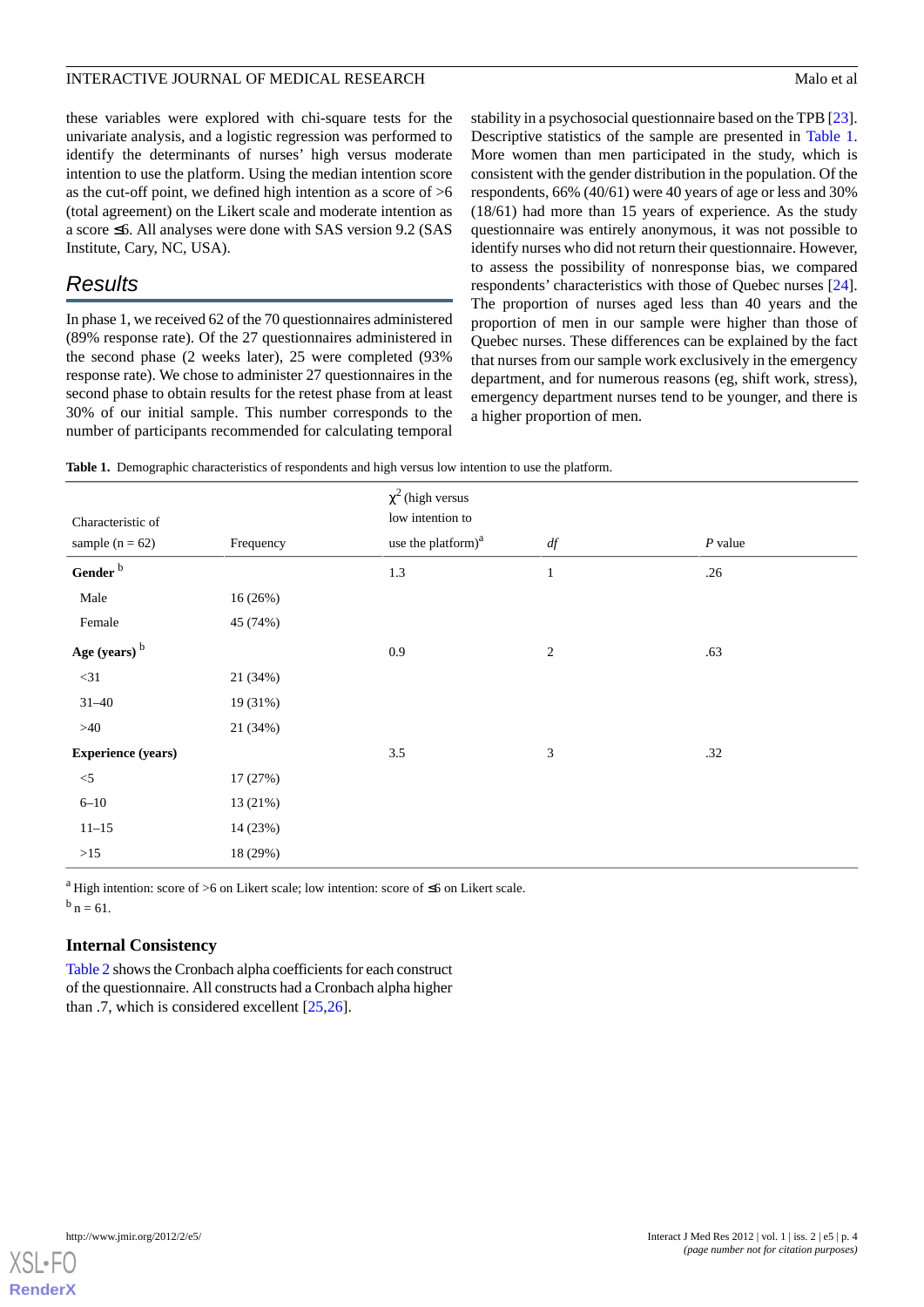| Construct         | Number of items | Cronbach alpha | 95% CI <sup>a</sup> |
|-------------------|-----------------|----------------|---------------------|
| Attitude          | 8               | .85            | .77–.90             |
| Perceived control | 10              | .82            | $.52 - .89$         |
| Professional norm | 3               | .84            | $.71 - .93$         |
| Social norm       | 6               | .85            | $.80 - .90$         |
| Intention         | 3               | .94            | $.80 - .99$         |
| Computer literacy | 13              | .89            | $.85 - .92$         |

<span id="page-4-0"></span>**Table 2.** Internal consistency of the constructs.

<sup>a</sup> Confidence interval.

#### **Reliability**

<span id="page-4-1"></span>[Table 3](#page-4-1) shows ICC results for each construct. Temporal stability was shown to be good for the professional norm and social norm constructs and fair for the other constructs.

**Table 3.** Test–retest stability of constructs  $(n = 25)$ .

| Construct         | ICC <sup>a</sup> | 95% $CI^b$  |
|-------------------|------------------|-------------|
| Attitude          | .41              | $.03 - .69$ |
| Perceived control | .41              | $.04 - .69$ |
| Professional norm | .66              | $.37 - .83$ |
| Social norm       | .60              | $.28 - .80$ |
| Intention         | .59              | $.27 - .80$ |

<sup>a</sup> Intraclass correlation coefficient.

 $<sup>b</sup>$  Confidence interval.</sup>

# <span id="page-4-2"></span>**Descriptive Statistics for the Constructs**

For each construct, we evaluated the mean score of nurses' responses on the 7-point Likert scale ([Table 4\)](#page-4-2). Overall, the participants had a high intention to use the computerized platform when it becomes available (mean 6.35 out of a maximum of 7).

**Table 4.** Means and standard deviations of constructs.

|           |          | Perceived | Professional | Social |           | Computer              |
|-----------|----------|-----------|--------------|--------|-----------|-----------------------|
|           | Attitude | control   | norm         | norm   | Intention | literacy <sup>a</sup> |
| Mean      | 5.81     | 5.94      | 6.10         | 5.63   | 6.35      | 2.58                  |
| <b>SD</b> | 0.96     | 0.81      | 1.13         | 0.96   | .06       | 1.12                  |

<sup>a</sup> Score on a 4-point Likert scale.

#### **Bivariate Correlations Between Constructs**

We explored correlations between constructs as shown in [Table](#page-5-0) [5.](#page-5-0) According to Kline [[27\]](#page-8-8), multicollinearity is present when the correlation between two independent variables is greater than .85. The coefficient of correlation between each construct was acceptable, which indicates that a multicollinearity problem was not present.

The mean score was 2.58 (out of a maximum of 4) for computer literacy. This corresponds to some experience with the various

computer software packages or devices evaluated ([Table 6\)](#page-5-1). The internal consistency for computer literacy was excellent (Cronbach alpha = .89, 95% confidence interval [CI] .85–.92). Temporal stability was acceptable with an ICC of .68 (95% CI .40–.84). A large majority (59/62, 95%) of respondents indicated that they had their own computer at home. The nurses indicated that they had less experience with two types of software: databases (eg, Microsoft Access) and computerized statistical analysis software (eg, SAS, SPSS, Maple).



**[RenderX](http://www.renderx.com/)**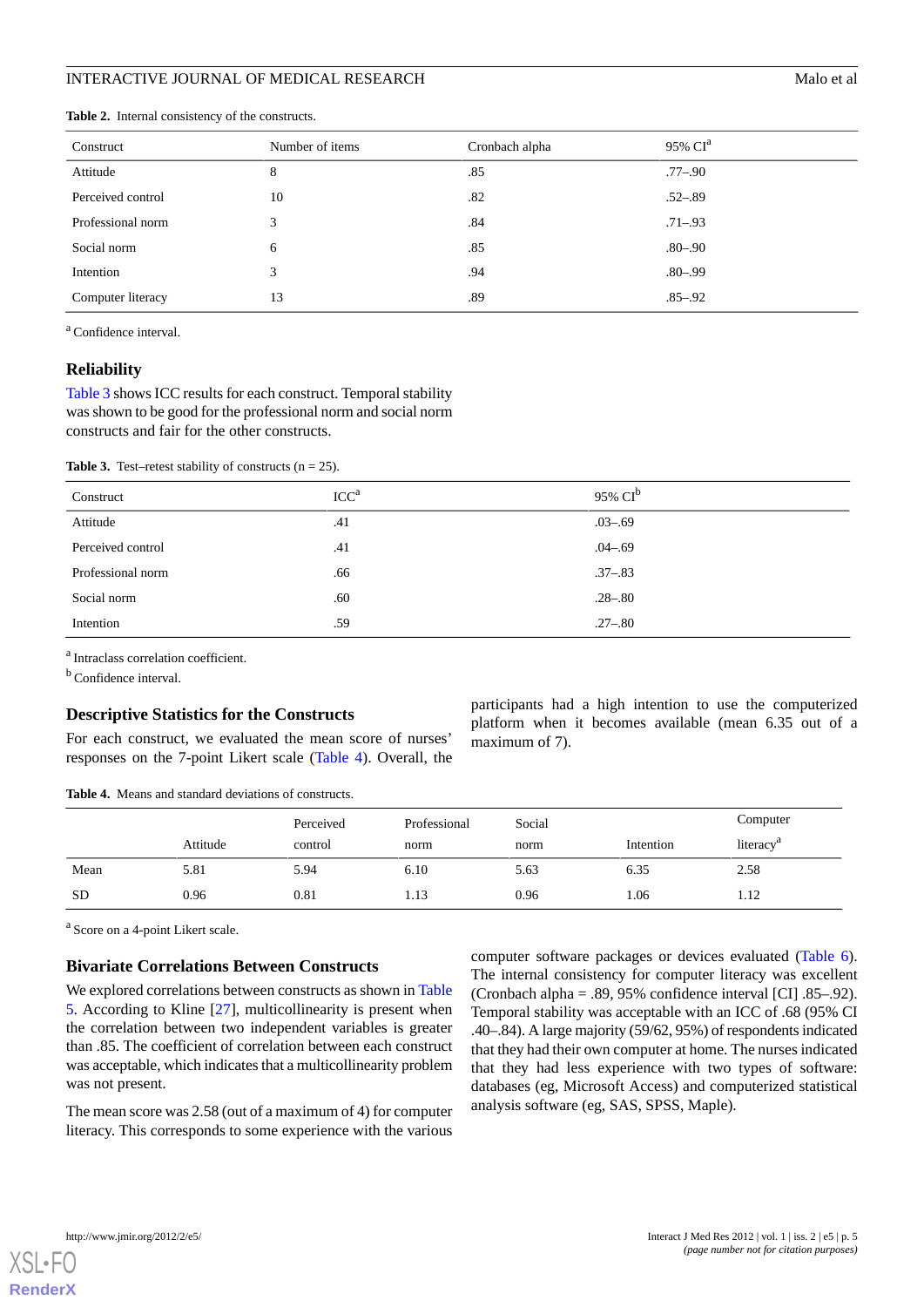<span id="page-5-0"></span>**Table 5.** Spearman correlation coefficients (and *P* values) between each construct pair (n = 62).

| Construct         | Intention | Attitude        | Perceived<br>control | Professional<br>norm | Social<br>norm     | Computer<br>literacy |
|-------------------|-----------|-----------------|----------------------|----------------------|--------------------|----------------------|
| Intention         | 1.00      | $.42 \ (< 001)$ | .35(.01)             | $.62 \ (< .001)$     | .31(.02)           | .30(.02)             |
| Attitude          |           | 1.00            | .38(.003)            | .39(.002)            | $.43$ ( $< .001$ ) | .38(.002)            |
| Perceived control |           |                 | 1.00                 | .35(.01)             | .38(.003)          | .19(0.14)            |
| Professional norm |           |                 |                      | 1.00                 | .36(.004)          | .19(0.14)            |
| Social norm       |           |                 |                      |                      | 1.00               | .26(.04)             |
| Computer literacy |           |                 |                      |                      |                    | 1.00                 |

# <span id="page-5-1"></span>Table 6. Assessment of computer literacy in the study sample<sup>a</sup>.

| Computer skill                                                 | Score |      |  |
|----------------------------------------------------------------|-------|------|--|
|                                                                | Mean  | SD   |  |
| Microcomputer use (PC or Mac)                                  | 2.97  | 0.85 |  |
| Keyboard/typing skills                                         | 3.42  | 0.64 |  |
| Word processing                                                | 2.98  | 0.98 |  |
| Spreadsheet (eg, Microsoft Excel)                              | 2.16  | 0.93 |  |
| Database (eg, Microsoft Access)                                | 1.95  | 0.86 |  |
| Email                                                          | 3.52  | 0.62 |  |
| Internet                                                       | 3.61  | 0.52 |  |
| Bibliographic database searching (eg, CINAHL, Medline, PubMed) | 2.02  | 0.98 |  |
| Computerized statistical programs                              | 1.37  | 0.61 |  |
| Presentation software (eg, PowerPoint)                         | 2.08  | 1.00 |  |
| Personal digital assistant (eg, Palm, iPod, iPhone)            | 2.50  | 1.22 |  |
| Use of cell phone with Web capability                          | 2.42  | 1.14 |  |
| Do you have your own personal computer at home (yes), $n$ (%)  | 59/62 | 95%  |  |

 $a<sup>a</sup>$  Adapted from Gassert and McDowell [\[16\]](#page-7-14) with their permission.

# <span id="page-5-2"></span>**Logistic Regression Model**

We tested a logistic regression model with the full sample  $(n =$ 62) to identify the main determinants of nurses'low versus high intention to use the platform. The only construct that predicted the nurses' intention to adopt the computerized platform was the professional norm (odds ratio 3.31, 95% CI 1.41–7.78; see [Table 7](#page-5-2)). The Nagelkerke *R2* obtained by this model is .41.

Table 7. Logistic regression model for dichotomized intention construct (high vs low intention)<sup>a</sup>.

| Construct         | Estimated $(\beta)$ | $OR^b$ | $95\%$ CI <sup>c</sup> | $P$ value |
|-------------------|---------------------|--------|------------------------|-----------|
| Attitude          | 0.511               | 1.67   | $0.65 - 4.30$          | .29       |
| Perceived control | 0.266               | 1.31   | $0.44 - 3.89$          | .63       |
| Professional norm | 1.197               | 3.31   | $1.41 - 7.78$          | .01       |
| Social norm       | 0.022               | 1.02   | $0.49 - 2.15$          | .95       |
| Computer literacy | 0.628               | 1.87   | $0.60 - 5.89$          | .28       |

<sup>a</sup> Regression model equation: logit[probability((score intention >6) = 1)] =  $\beta_0 + \beta_1$  attitude +  $\beta_2$  perceived control +  $\beta_3$  professional norm +  $\beta_4$  social  $norm + \beta_5$ .computer skills.

<sup>b</sup> Odds ratio.

<sup>c</sup> Confidence interval.

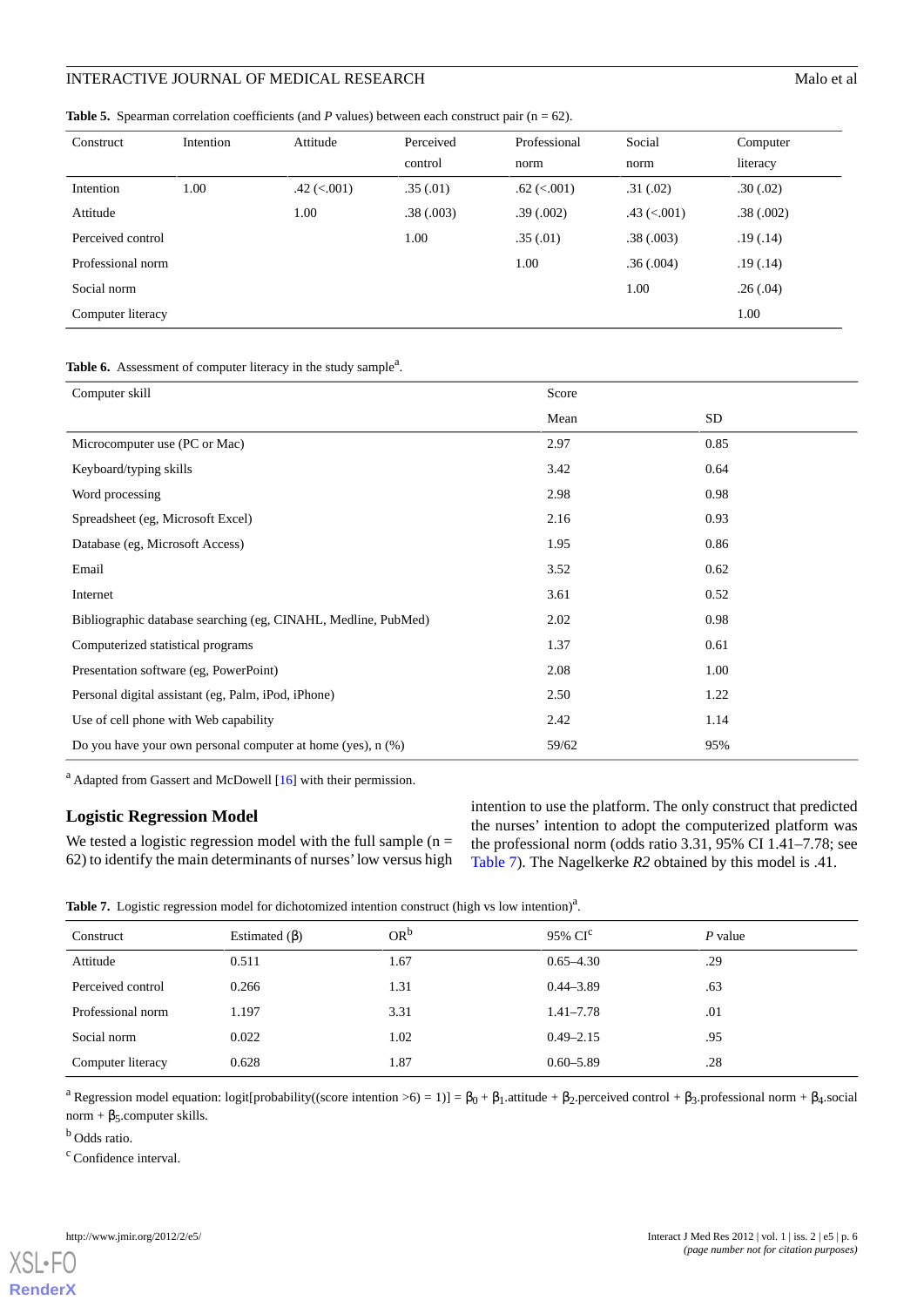# *Discussion*

To the best of our knowledge, this is the first study that applies the TPB to assess nurses' intention to use a computerized platform as a support to resuscitation work in an emergency department. We believe this computerized platform is an important innovation because it is an electronic medical record and a clinical decision support system created for nurses working in the resuscitation unit. We developed a questionnaire based on the TPB that showed good internal consistency and fair temporal stability. Furthermore, we translated into French and validated a 13-question instrument developed by Gassert and McDowell [\[16](#page-7-14)] to evaluate nurses' computer literacy. Because the response rate was high (89%), it is unlikely our study was subject to a self-selection bias.

Of particular interest is that only the professional norm significantly influenced the intention to use the platform in our logistic regression model. This can be partially explained by the fact that in the year preceding the present study, the emergency department completed a health services quality accreditation process, conducted by Accreditation Canada. The accreditation of the emergency department was based on five key elements. The maintenance of accessible and efficient clinical information systems, and the creation of prepared and proactive teams were two of these five principles. Participation in this accreditation process may have sensitized nursing personnel to current professional norms.

From the literature, it could be expected that nurses with higher computer literacy would be more likely to have a higher intention to use the platform [[7\]](#page-7-4). Nurses in our study evaluated themselves as having some to moderate computer skills (58/62, 94%) with a mean score of 2 or 3), and 95% (59/62) claimed to have a personal computer at home. However, in our study we only found a trend toward an association (odds ratio 1.87, 95% CI 0.60-5.89). Our regression model indicated that the TPB variables explained 41% of the variance in nurses'intention to use the computerized platform, which is comparable with what is reported in the TPB literature [\[12](#page-7-9)].

Age, gender, and number of years of experience did not have any influence on nurses' intention to use the platform. These results are different from those reported in previous studies [[7](#page-7-4)[,28](#page-8-9),[29\]](#page-8-10). Previous studies about nurses' adoption of computerized information systems have shown that perceived behavioral control, normative beliefs, and attitudes influenced their intention to adopt an electronic health record [[15\]](#page-7-12). Perceived behavioral control and attitude were also related to nurses' intention to use a computer in a hospital setting in the study by Shoham and Gonen [\[6](#page-7-3)]. The lack of impact of these determinants in our study may be related to the small number of participants and the fact that intention was very high among them. Thus, if most nursing staff already support the adoption of the platform, the intention of nurses is less likely to be influenced by social pressures. The same explanation can be provided for the attitudinal beliefs: everyone shares the same beliefs about the advantages of using the computerized information system in the resuscitation unit, so attitude is not likely to have an impact on nurses' intention. The lack of

 $XS$ -FO **[RenderX](http://www.renderx.com/)** influence of the behavioral control beliefs could indicate that the perceived facilitators for use of the platform were very similar among the respondents. The fact that this platform was developed in the same resuscitation unit by clinicians who already work with them may have led nurses to perceive few barriers to their adoption of the platform. Furthermore, it is possible that they felt some kind of peer pressure to answer positively to the questionnaire even though the questionnaires were answered anonymously. Indeed, it could be useful to administer this questionnaire in other centers not involved in the development of this electronic platform.

As participants during phase 1 were aware that there would be a second phase to evaluate temporal stability, it is possible that the participants tried to remember their answers in phase 1 in order to write the same answers in phase 2. We believe it is unlikely that this bias influenced the results because phase 1 and 2 were separated by 2 weeks and because the questionnaire included 46 questions.

Some limitations should be noted in relation to our results. First, our population was small, which explains our small sample size, even though we had a good response rate. Furthermore, our study was conducted in only one emergency department. Generalization of the results to other populations and settings is not possible, but the instrument that was developed can be applied in other similar settings. Second, clinicians who worked in the same emergency department participated in the development of the software. This could have influenced the results by introducing a social desirability bias. Third, nurses' intention to use the computerized platform was high (mean of 6.35 out of 7), thus leading to very low variance in the intention scores, which could have limited the performance of the theoretical model. Fourth, for the perceived control construct, 2 items of the questionnaire did not correlate well with the other items of the construct. These 2 items were (1) the fact that some people are resistant to change, and 2) the eventual presence of computer bugs. These were the only two obstacles we identified in the focus groups. It was not possible to create a new construct with those 2 items because it would have been in contradiction to experts' recommendations in relation to measurement of psychosocial constructs [[23,](#page-8-4)[30\]](#page-8-11). We decided to keep these items in the questionnaire because we felt they may have an impact on nurses'intention to use the platform, but the results indicated that it this was not the case. Finally, because our questionnaire contained 46 questions, our results may have been influenced by respondent fatigue (the weariness effect).

#### **Conclusion**

This study evaluated nurses' intention to use a computerized platform in the resuscitation unit of an emergency department. The respondents' intention was very high, which suggests that the implementation of this innovation is likely to be successful in our emergency department. Once it is implemented, it will be interesting to assess whether this high intention has translated into a high adoption rate of the computerized platform. The questionnaire developed proved to have good internal consistency and good temporal stability. The platform developers hope to implement this computerized platform in other emergency departments in Quebec. The validated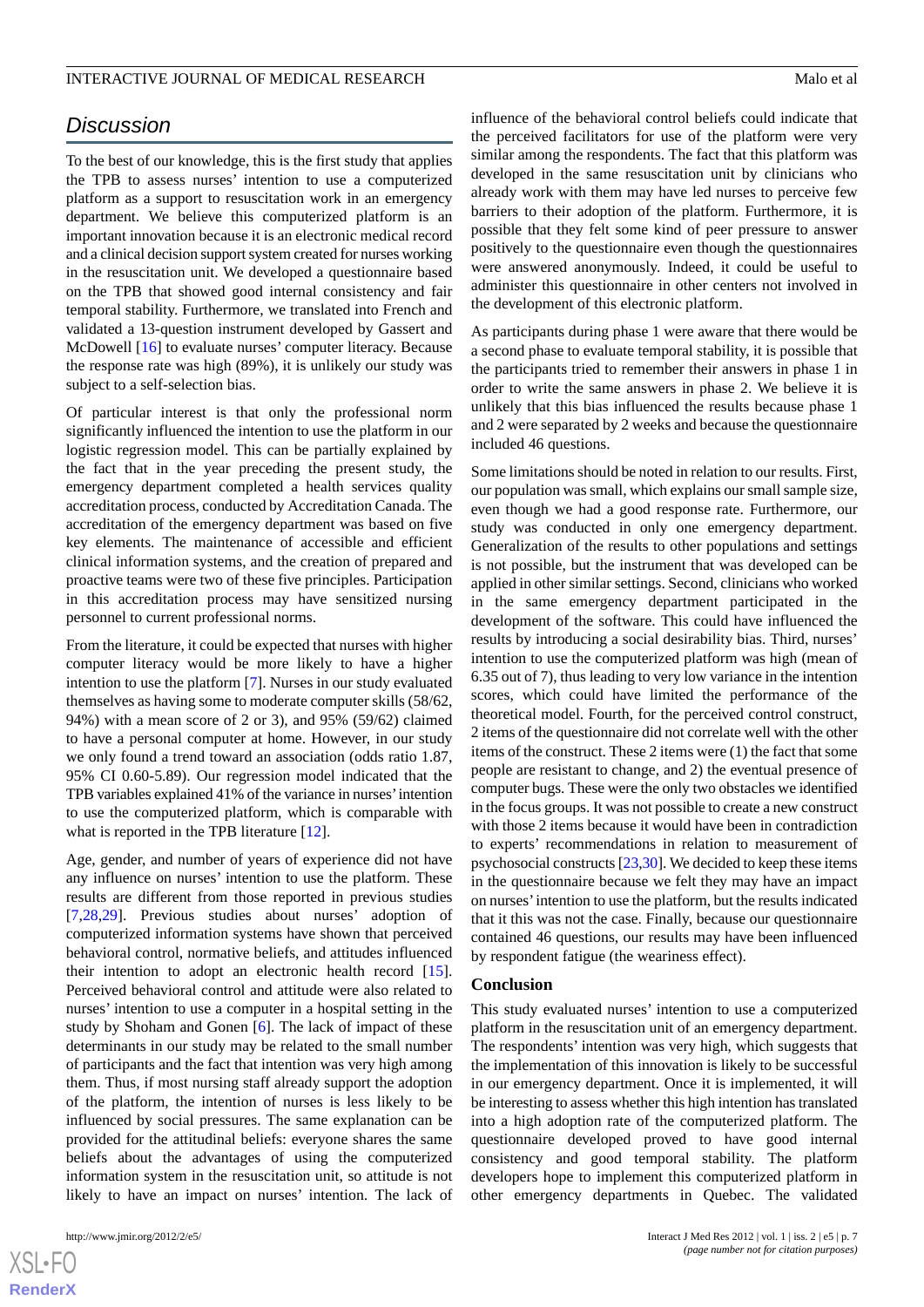questionnaire could be used in other emergency departments prior to implementation of the computerized platform to orient the actions of managers toward improving the likelihood of a successful implementation. Evaluation of this questionnaire in

other trauma centers with different settings could help to assess its validity and could help to identify the potential barriers and facilitators to implementation of this novel charting and decision support platform in other trauma centers in the province.

#### **Acknowledgments**

We would like to thank Ms Carole A Gassert and Ms Dorothea E MacDowell for allowing us to use their questionnaire to evaluate nurses' computer literacy. We would also like to thank Mr Duncan Sanderson for his help with the review of this article. Finally, we thank nurses who agreed to participate in the present study.

Funding: We received funding from the Fonds de recherche en santé du Québec (FRQ-S #22323). The funders did not have any role in the review or approval of the manuscript for publication.

# **Conflicts of Interest**

<span id="page-7-13"></span>One of the authors (ME) is the president of ReaEvolution, the company that created and sells ReaScribe+. The other authors declare no conflicts of interests.

#### **Multimedia Appendix 1**

The Questionnaire developed to evaluate nurses' intention to use a computerized platform in the resuscitation unit.

<span id="page-7-0"></span>[[PDF File \(Adobe PDF File\), 71KB-Multimedia Appendix 1](https://jmir.org/api/download?alt_name=ijmr_v1i5e5_app1.pdf&filename=20f0b91bf2d15fd0ea35cb900c3610ab.pdf)]

#### <span id="page-7-1"></span>**References**

- 1. Kind S, Émond M. Evaluation of emergency physicians (EP) intubation practice before and after the introduction of videolaryngoscopy (VDL). CJEM 2009;11(3):287.
- 2. Dowling AF. Do hospital staff interfere with computer system implementation? Health Care Manage Rev 1980;5(4):23-32. [Medline: [7000734\]](http://www.ncbi.nlm.nih.gov/entrez/query.fcgi?cmd=Retrieve&db=PubMed&list_uids=7000734&dopt=Abstract)
- <span id="page-7-2"></span>3. Eaton N. Computer use in a school of nursing. Nurs Stand 1990;5(7):35-37. [Medline: [2123682](http://www.ncbi.nlm.nih.gov/entrez/query.fcgi?cmd=Retrieve&db=PubMed&list_uids=2123682&dopt=Abstract)]
- <span id="page-7-3"></span>4. Shumway JM, Jacknowitz AI, Abate MA. Analysis of physicians', pharmacists', and nurses' attitudes toward the use of computers to access drug information. Methods Inf Med 1990 Mar;29(2):99-103. [Medline: [2342434](http://www.ncbi.nlm.nih.gov/entrez/query.fcgi?cmd=Retrieve&db=PubMed&list_uids=2342434&dopt=Abstract)]
- <span id="page-7-4"></span>5. Burkes M. Identifying and relating nurses' attitudes toward computer use. Comput Nurs 1991;9(5):190-201. [Medline: [1933661\]](http://www.ncbi.nlm.nih.gov/entrez/query.fcgi?cmd=Retrieve&db=PubMed&list_uids=1933661&dopt=Abstract)
- <span id="page-7-5"></span>6. Shoham S, Gonen A. Intentions of hospital nurses to work with computers: based on the theory of planned behavior. Comput Inform Nurs 2008;26(2):106-116. [doi: [10.1097/01.NCN.0000304777.48155.e3](http://dx.doi.org/10.1097/01.NCN.0000304777.48155.e3)] [Medline: [18317262](http://www.ncbi.nlm.nih.gov/entrez/query.fcgi?cmd=Retrieve&db=PubMed&list_uids=18317262&dopt=Abstract)]
- <span id="page-7-6"></span>7. Huryk LA. Factors influencing nurses' attitudes towards healthcare information technology. J Nurs Manag 2010 Jul;18(5):606-612. [doi: [10.1111/j.1365-2834.2010.01084.x](http://dx.doi.org/10.1111/j.1365-2834.2010.01084.x)] [Medline: [20636510](http://www.ncbi.nlm.nih.gov/entrez/query.fcgi?cmd=Retrieve&db=PubMed&list_uids=20636510&dopt=Abstract)]
- <span id="page-7-7"></span>8. Smith K, Smith V, Krugman M, Oman K. Evaluating the impact of computerized clinical documentation. Comput Inform Nurs 2005;23(3):132-138. [Medline: [15900170\]](http://www.ncbi.nlm.nih.gov/entrez/query.fcgi?cmd=Retrieve&db=PubMed&list_uids=15900170&dopt=Abstract)
- <span id="page-7-9"></span><span id="page-7-8"></span>9. Lee FW. Adoption of electronic medical records as a technology innovation for ambulatory care at the Medical University of South Carolina. Top Health Inf Manage 2000 Aug;21(1):1-20. [Medline: [11010366\]](http://www.ncbi.nlm.nih.gov/entrez/query.fcgi?cmd=Retrieve&db=PubMed&list_uids=11010366&dopt=Abstract)
- 10. Lee TT. Nurses' adoption of technology: application of Rogers' innovation-diffusion model. Appl Nurs Res 2004 Nov;17(4):231-238. [Medline: [15573331](http://www.ncbi.nlm.nih.gov/entrez/query.fcgi?cmd=Retrieve&db=PubMed&list_uids=15573331&dopt=Abstract)]
- <span id="page-7-10"></span>11. Ajzen I. The theory of planned behavior. Organ Behav Hum Decis Process 1991;50:179-211. [doi: [10.1016/0749-5978\(91\)90020-T](http://dx.doi.org/10.1016/0749-5978(91)90020-T)]
- <span id="page-7-11"></span>12. Godin G, Bélanger-Gravel A, Eccles M, Grimshaw J. Healthcare professionals' intentions and behaviours: a systematic review of studies based on social cognitive theories. Implement Sci 2008;3:36 [\[FREE Full text\]](http://www.implementationscience.com/content/3//36) [doi: [10.1186/1748-5908-3-36\]](http://dx.doi.org/10.1186/1748-5908-3-36) [Medline: [18631386](http://www.ncbi.nlm.nih.gov/entrez/query.fcgi?cmd=Retrieve&db=PubMed&list_uids=18631386&dopt=Abstract)]
- <span id="page-7-12"></span>13. Gagnon MP, Godin G, Gagné C, Fortin JP, Lamothe L, Reinharz D, et al. An adaptation of the theory of interpersonal behaviour to the study of telemedicine adoption by physicians. Int J Med Inform 2003 Sep;71(2-3):103-115. [Medline: [14519403](http://www.ncbi.nlm.nih.gov/entrez/query.fcgi?cmd=Retrieve&db=PubMed&list_uids=14519403&dopt=Abstract)]
- <span id="page-7-14"></span>14. Daneault S, Beaudry M, Godin G. Psychosocial determinants of the intention of nurses and dietitians to recommend breastfeeding. Can J Public Health 2004;95(2):151-154. [Medline: [15074909](http://www.ncbi.nlm.nih.gov/entrez/query.fcgi?cmd=Retrieve&db=PubMed&list_uids=15074909&dopt=Abstract)]
- 15. Leblanc G, Gagnon MP, Sanderson D. Determinants of Primary Care Nurses' Intention to Adopt an Electronic Health Record in Their Clinical Practice. Comput Inform Nurs 2012 May 15. [doi: [10.1097/NXN.0b013e318257db17\]](http://dx.doi.org/10.1097/NXN.0b013e318257db17) [Medline: [22592453](http://www.ncbi.nlm.nih.gov/entrez/query.fcgi?cmd=Retrieve&db=PubMed&list_uids=22592453&dopt=Abstract)]
- 16. Gassert CA, McDowell D. Evaluating graduate and undergraduate nursing students' computer skills to determine the need to continue teaching computer literacy. Medinfo 1995;8 Pt 2:1370. [Medline: [8591450](http://www.ncbi.nlm.nih.gov/entrez/query.fcgi?cmd=Retrieve&db=PubMed&list_uids=8591450&dopt=Abstract)]

[XSL](http://www.w3.org/Style/XSL)•FO **[RenderX](http://www.renderx.com/)**